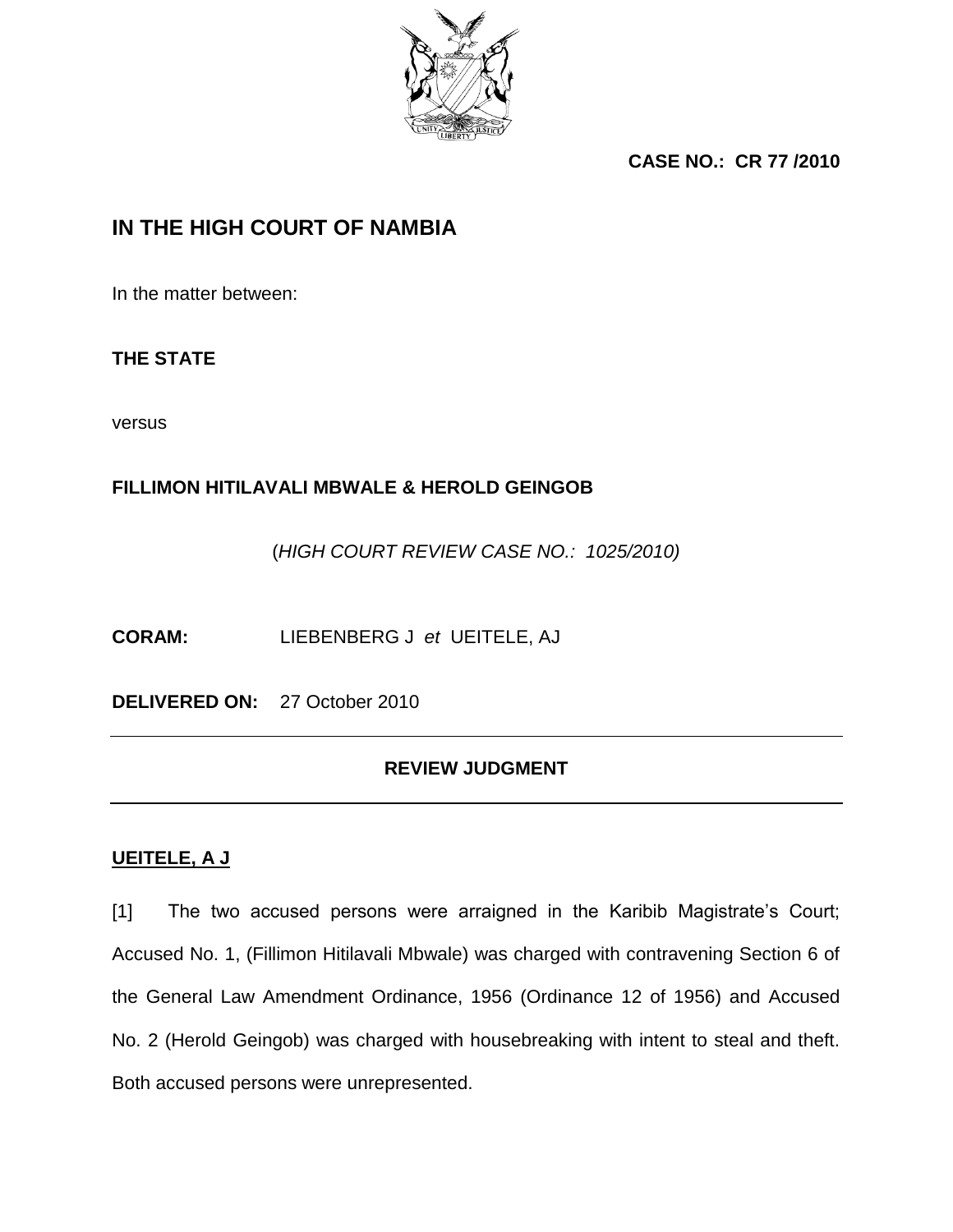[2] The record indicates that on 16 February 2010 the accused persons appeared before the learned magistrate for purposes of pleading. Accused No. 1 pleaded guilty to the charge of contravening Section 6 of the General Law Amendment Ordinance, 1956 and Accused No 2 pleaded not guilty to the charge of housebreaking with intent to steal and theft.

[3] The court *a quo* proceeded and asked Accused No 2 whether he was prepared to disclose the basis of his defence as contemplated in section 115(1) of the Criminal Procedure Act, 1977 (Act 51 of 1977) (I will in this judgment refer to it as "the Act"). Accused No. 2 disclosed the basis of his defence which was a denial of breaking into the school (i.e. the Karibib Junior Secondary School).

[4] The record of proceedings furthermore shows that after Accused No. 2 disclosed the basis of his defence the court proceeded to deal with Accused No. 1 and applied Section 112(1)(b) of the Act. Accused No. 1 was convicted on the basis of his plea of guilty. That part of the record reads as follows:

"Crt: Why do you plead guilty?

Acc: I unlawfully had in my possession the calculators.

Crt: When was it?

Acc: 05/10/2009

Crt: Where were you found in possession of this calculators?

Acc: At my home in Karibib, Usab

Crt: What is it that you were found in possession with?

Acc: Five (5) Casio calculators

Crt: The state is alleging that the value of the calculators was N\$500-00 do you admit or dispute that?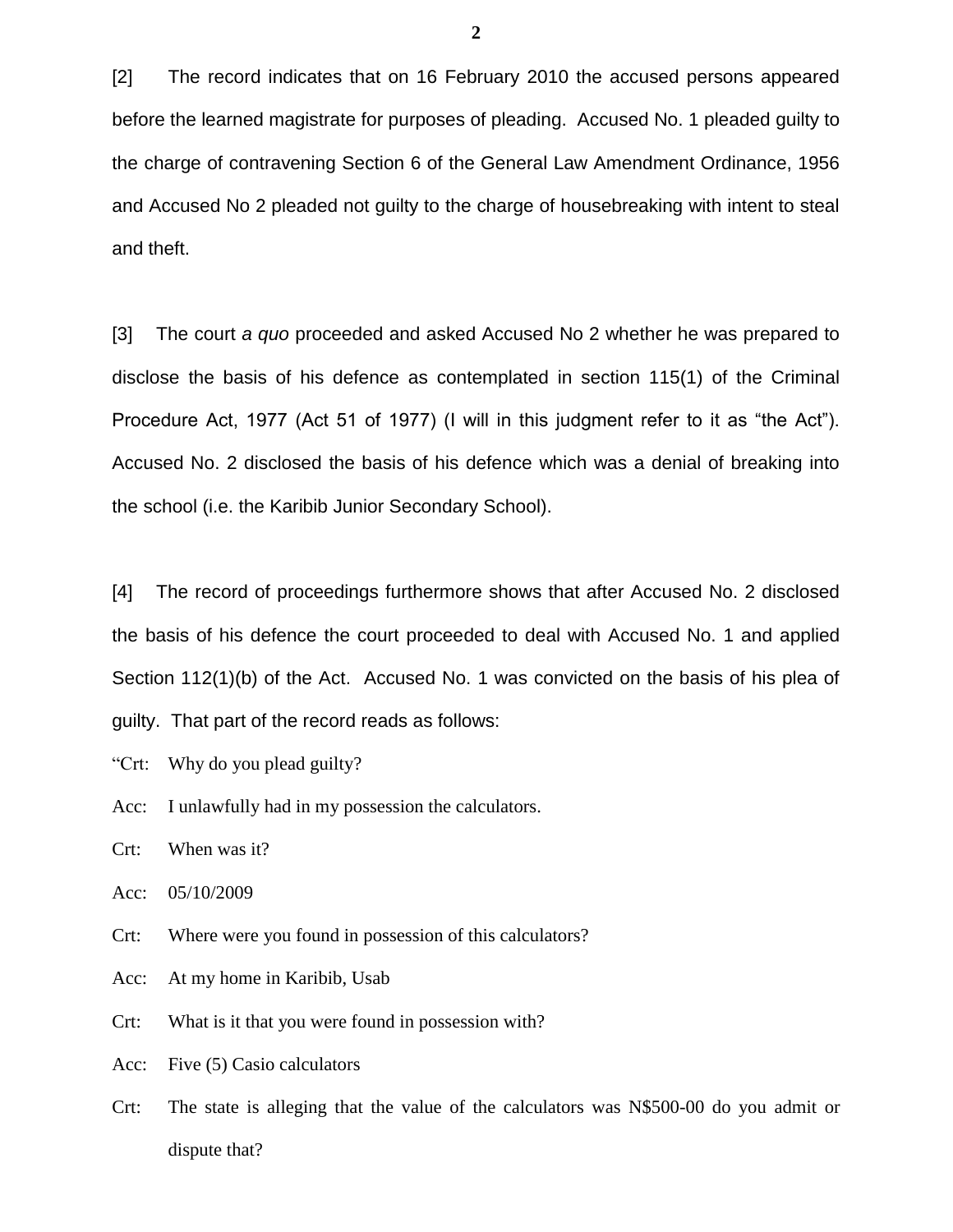Acc: I admit that.

Crt: What makes you say that you had unlawfully in your possession the said calculators?

Acc: Because the owner or the person who gave them to me had no ownership papers.

Crt: Did you then knew that been found in possession with suspected stolen property was unlawful wrongful and punishable by law?

Acc: Yes I knew.

Court is satisfied that you admit guilty to all the allegations on the charge sheet."

[5] Accused No.1 was consequently sentenced as follows:

"To a fine of N\$ 2000-00 or ten months imprisonment wholly suspended for a period of 5 years on condition that accused is not convicted of contravening Section 6 of Ordinance, 12 of 1956 committed during the period of suspension".

[6] When this matter came up for review I directed the following query to the magistrate. "*How does the court convict if no questions were asked to establish whether the accused knew or believed the goods to be stolen*?" The learned magistrate conceded that she "*failed to question the accused person specifically as to his suspicion at the time he had been found in possession of the calculators, and requested to be guided, 'on this one*.""

[7] I am of the view that the concession is correctly made in view of the provisions of Section 6 of the General Law Amendment Ordinance, 1956 (Ordinance 12 of 1956) which reads as follows:

"Any person who is found in possession of any goods, other than stock or produce as defined in section one of the Stock Theft Law Amendment Ordinance, 1935 (Ordinance 11 of 1935), in regard to where there is a reasonable suspicion that they may have been stolen and is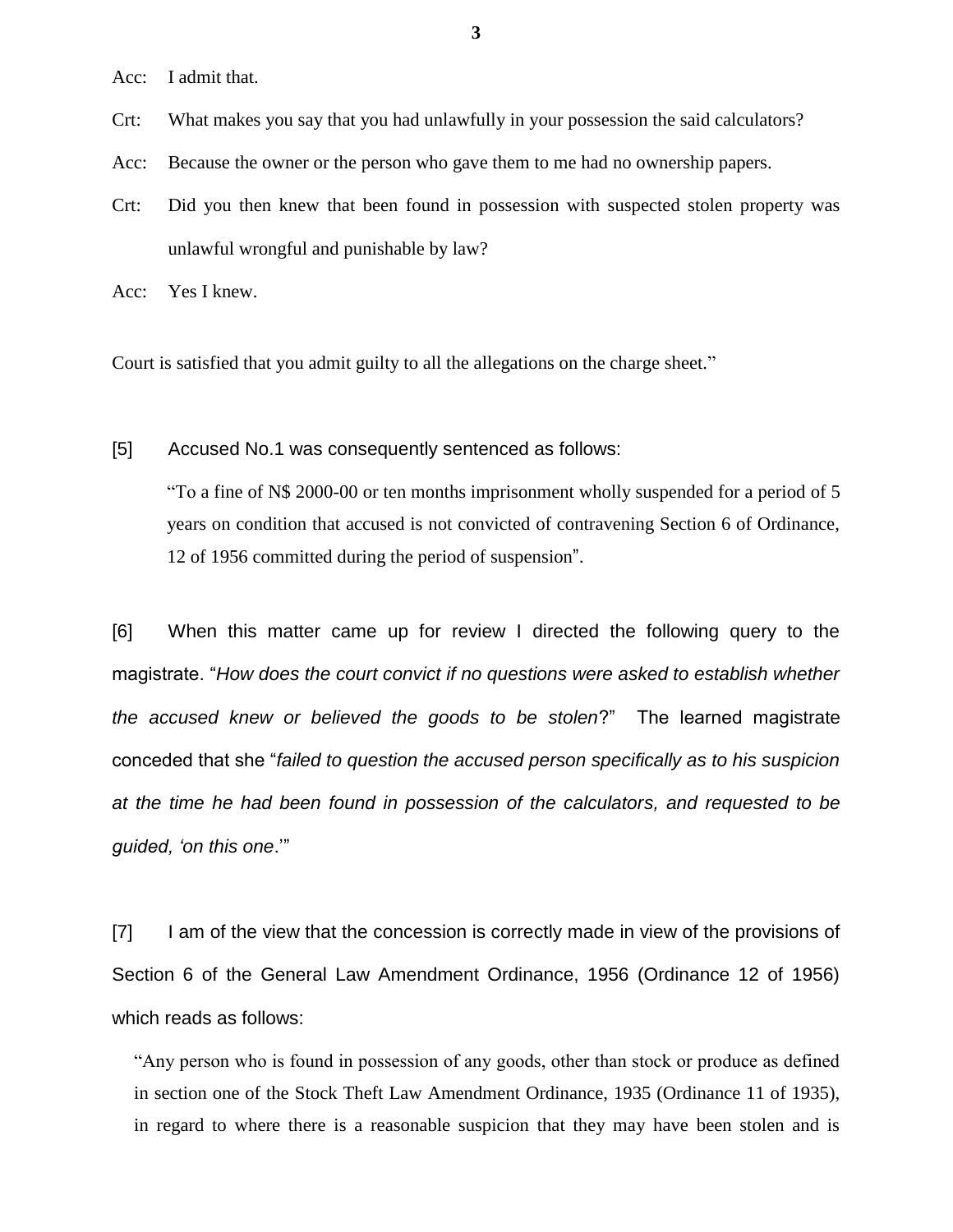unable to give a satisfactory account of such possession, shall be guilty of an offence and liable on conviction to the penalties which may be imposed on a conviction of theft."

[8] Snyman CR "**Criminal Law**" 2<sup>nd</sup> Edition at page 498 opines that, "The requirements for a conviction of contravening the section (i.e. Section 6 of Ordinance 12 of 1956) are:

"(a) The "goods";

(b) X must be found in possession;

(c) There must be reasonable suspicion that the goods have been stolen; and

(d) X must be unable to give a satisfactory explanation of the possession."

[9] Snyman further argues at page 499, that the reasonable suspicion must arise at virtually the same moment that the goods are found in X"s possession. See: *S v Mokoesa* 1957 (1) SA 398; *S v Reddy* 1962 (2) SA 343 and *S v Ismail* 1958 (1) SA 206.

[10] The learned magistrate in her reply to my query asked to be guided 'on this one'. I will attempt in what follows. Tommasi J with Liebenberg J concurring said the following in the unreported Review Judgment of *State v Albius Mweti CR 68 /2010;* 

"Common sense dictates that the accused can admit that he was found in possession of items as this falls within his own knowledge. Whether his explanation was satisfactory or not and whether there was a reasonable suspicion that the goods were stolen falls outside his knowledge."

[11] In the present case the learned magistrate apart from failing to ask questions to ascertain whether the accused admitted "*having been found in possession*" of

**4**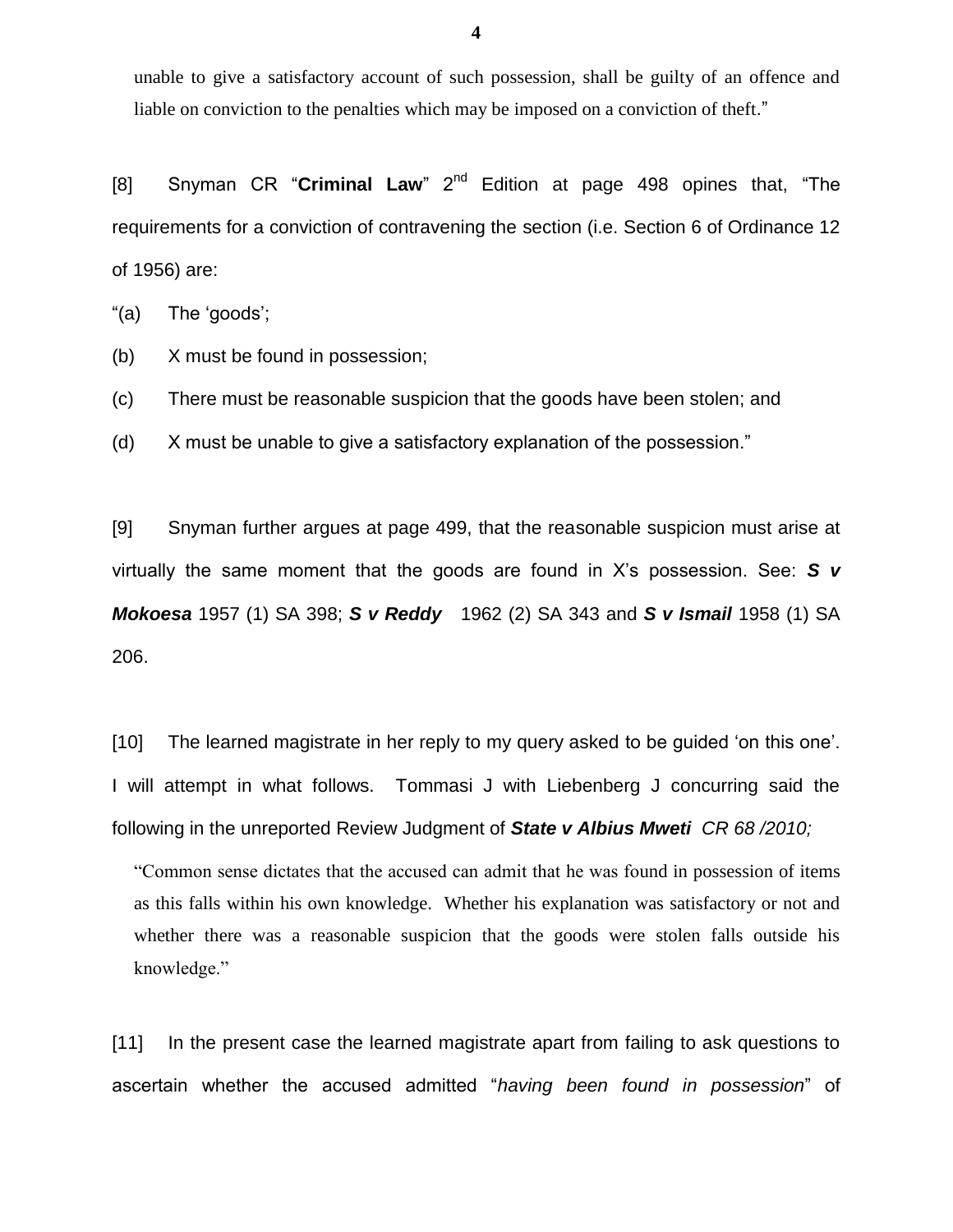"*suspected stolen property*" the learned magistrate also elicited admissions in respect of facts that fell outside of the accused person's knowledge.

[12] Tommasi J *(supra)* quoting with approval from *Hiemstra's: Criminal Procedure* said:

"There are incriminating facts which cannot be within the accused's knowledge, such as the suspicion of the finder of stolen property. The accused cannot know what "reasonable suspicion" there was in the mind of the finder, as contemplated in section 36 of the General Law Amendment Act 62 of 1955 (*the provisions hereof are similar to the s6 of Ordinance 12 of 1956).* In the result the court in *S v Shabala 1982 (2) SA 123 (T)* held that the accused *cannot* admit it. This is only the case however, when the accused is unrepresented..."

# and after surveying the decisions in *S v Naidoo 1985 (2)* SA 32 (N); *S v Mahlasela 2005 (1) SACR 269 (N) and S v Thomas 1990 NR 352 (HC)* remarked that

"… appropriate questioning relating to the surrounding circumstances can, even in a charge such as the one under discussion (i.e. contravening Section 6 of the General Law Amendment Ordinance, 1956 (Ordinance 12 of 1956)), cover all of the elements of the offence concerning both the accused's conscious admission and the existence of the *factum probandum*. This would depend on the facts of every individual case.

The above manner in which the accused was questioned in the court *a quo* hardly qualifies as appropriate. No questions were posed to the accused in respect of the circumstances under which the goods were found and what explanation the accused gave."

[13] In the light of the learned magistrate's concession that she failed to question the accused person as to his suspicion at the time that he had been found in possession of the calculators, I am of the opinion that the learned magistrate could not have been satisfied that the accused is guilty of the offence he was charged with.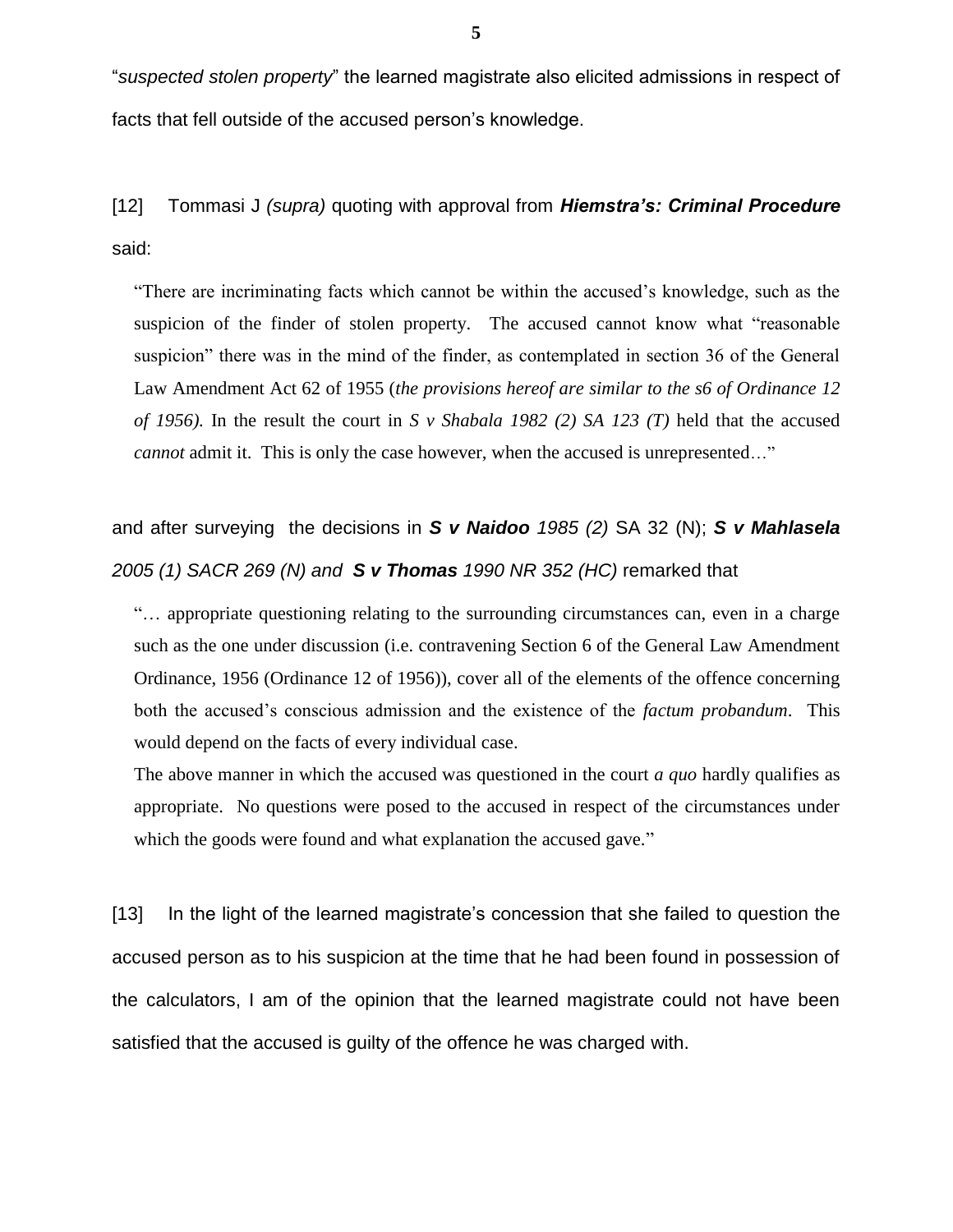[14] The learned magistrate should have further questioned Accused No. 1 in respect of the circumstances he was found in possession of the calculators and also on the explanation that he gave. In view of this, I find that the proceedings were not in accordance with justice.

#### **Accused No.2**

[15] I now turn to deal with the purported separation of the trial of Accused No. 1 and Accused No. 2. The record of proceedings further indicates that after Accused No.1 was convicted on his plea of guilty the State Prosecutor applied for the separation of Accused No. 1"s trial from that of Accused No 2. The court ruled in favour of the separation and returned to Accused No.1 and proceeded to hear evidence in mitigation. After Accused No. 1 was convicted and sentenced the learned magistrate proceeded with Accused No.2's trial during which proceedings. Accused No. 1 became a State witness. Accused No. 2 was then convicted as charged and sentenced as follows:

"To 12 months imprisonment wholly suspended for a period of 5 years on condition that accused is not convicted of housebreaking with intends *(sic)* to steal and theft committed during the period of suspension"

[16] I am of the view that after the learned magistrate ruled that the trial of Accused No.2 must be separated from the trial of Accused No. 2 she committed an error by not actually separating the trials and that error amounts to an irregularity. I hold that view in the light of the provisions of section 157 of the Act.

[17] Section 157 (2) of the Act reads as follows:-

"(2) Where two or more persons are charged jointly, whether with the same offence or with different offences, the court may at any time during the trial, upon the application of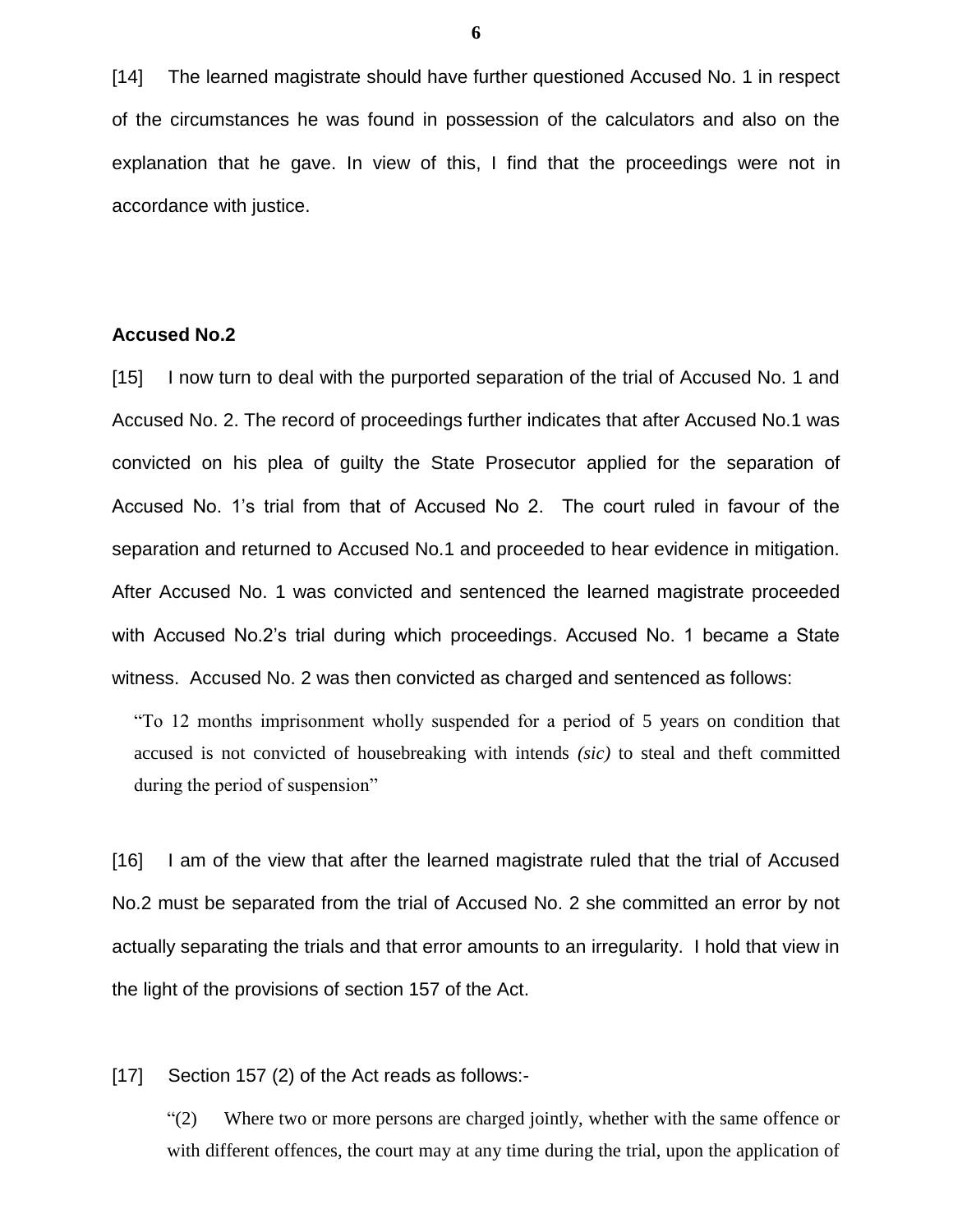the prosecutor or of any of the accused, direct that the trial of any one or more of the accused shall be held separately from the trial of the other accused, and the court may abstain from giving judgment in respect of any of such accused."

[18} The procedure which must be followed after the Court has ruled in favour of separation of trials is that those who pleaded not guilty stand down and the ones who pleaded guilty are first taken through the section 112 procedure. See *Hiemstra's Criminal Procedure* page 22-36 paragraph 9.

[19] The process in respect of those who pleaded guilty must then start *de novo* and the accused has to plead again, even if the charge remains unchanged. The accused also has to go through the process of plea explanation. *Hiemstra's Criminal Procedure. (Supra*)

[20] It means that a new charge sheet (even if the charge remains unchanged) has to be drawn up and a new case number allocated to the matter. But it does not necessarily mean that different judicial officers have to sit in the separated matters. The same judicial officer may sit in both trials. See *R v T* 1953 (2) SA 479. The determining factor as to whether a presiding officer may or may not sit in both the separated trials is the prejudice that the accused person may suffer. See *S v Somciza* 1990 (1) SA 361 (A).

[21] In the present case the learned magistrate did not follow the procedures that I have outlined above in paragraphs 18 and 19 meaning that an irregularity which renders the proceedings to be not in accordance with justice occurred. Both the conviction and sentence need to be set aside. The only question which remains to be considered is whether the matter must be remitted for rehearing before the same Magistrate.

**7**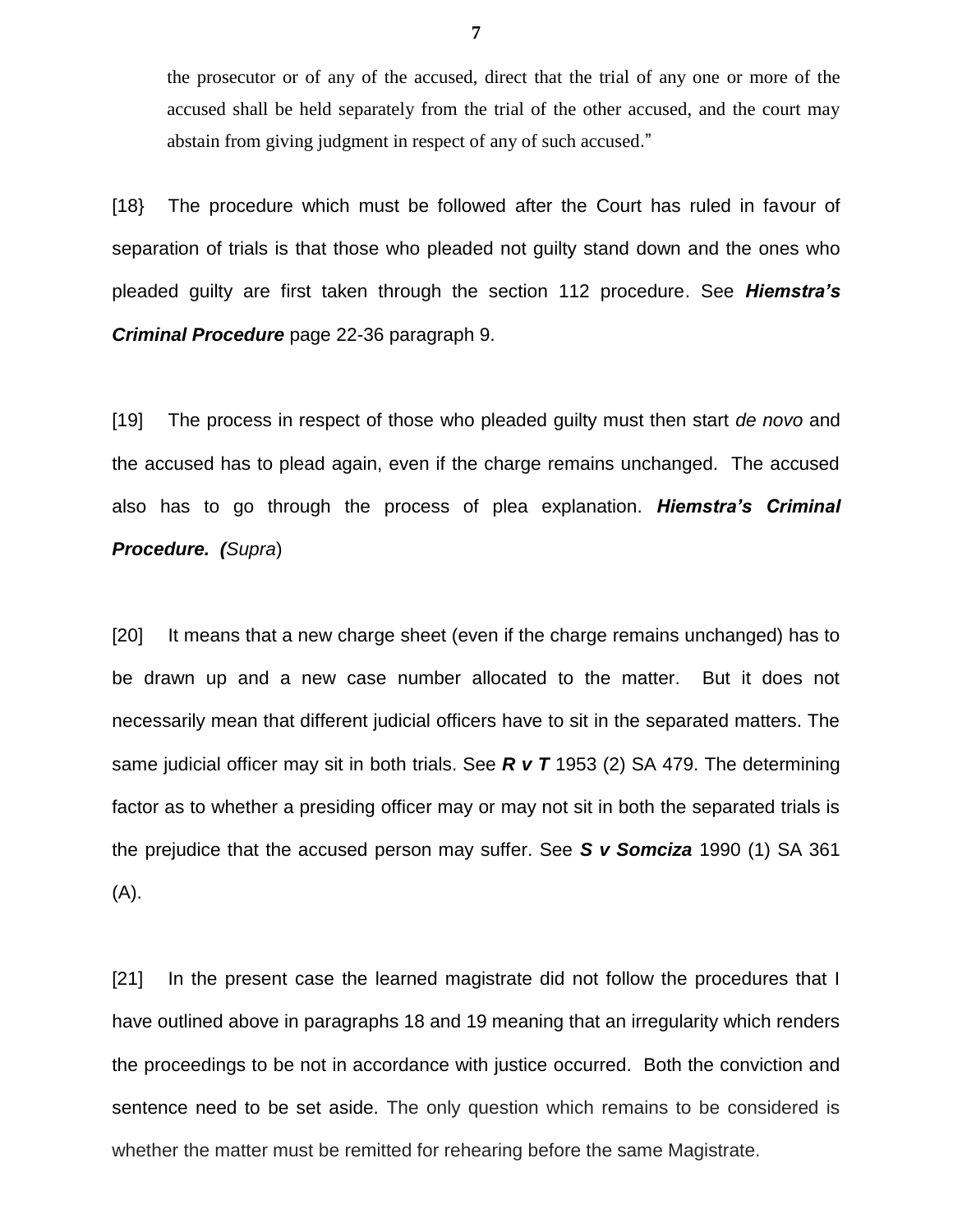[22] The learned magistrate, in delivering judgment, rejected the accused's (i.e. accused No. 2) version of events. It is highly undesirable that an accused who has been found guilty by a particular magistrate and whose conviction and sentence have been set aside should be retried, before the same magistrate, where, as occurred in this case, that magistrate has made findings in which she has accepted the evidence tendered by the prosecution. See *R v Nqubuka* 1950(2) SA 363(T) at 365; *S v Siphambo* 1963(1) SA 174(N) at 175.

[23] In the result, the following orders are made:

#### **IN RESPECT OF ACCUSED NO.1**

- 1. The conviction and sentence are set aside.
- 2. In terms of section 312(1) of the Criminal Procedure Act, 51 of 1977, the matter is remitted to the trial court with the direction that it complies with the provisions of section 112(1)(b) of that Act and further to deal with the accused according to law.

#### **IN RESPECT OF ACCUSED NO.2**

- 3 The conviction and sentence are set aside.
- 4 Accused No 2 must be dealt with in terms of section 324 read with section 313 of the Criminal Procedure Act, 1977 (51 of 1977)*.*